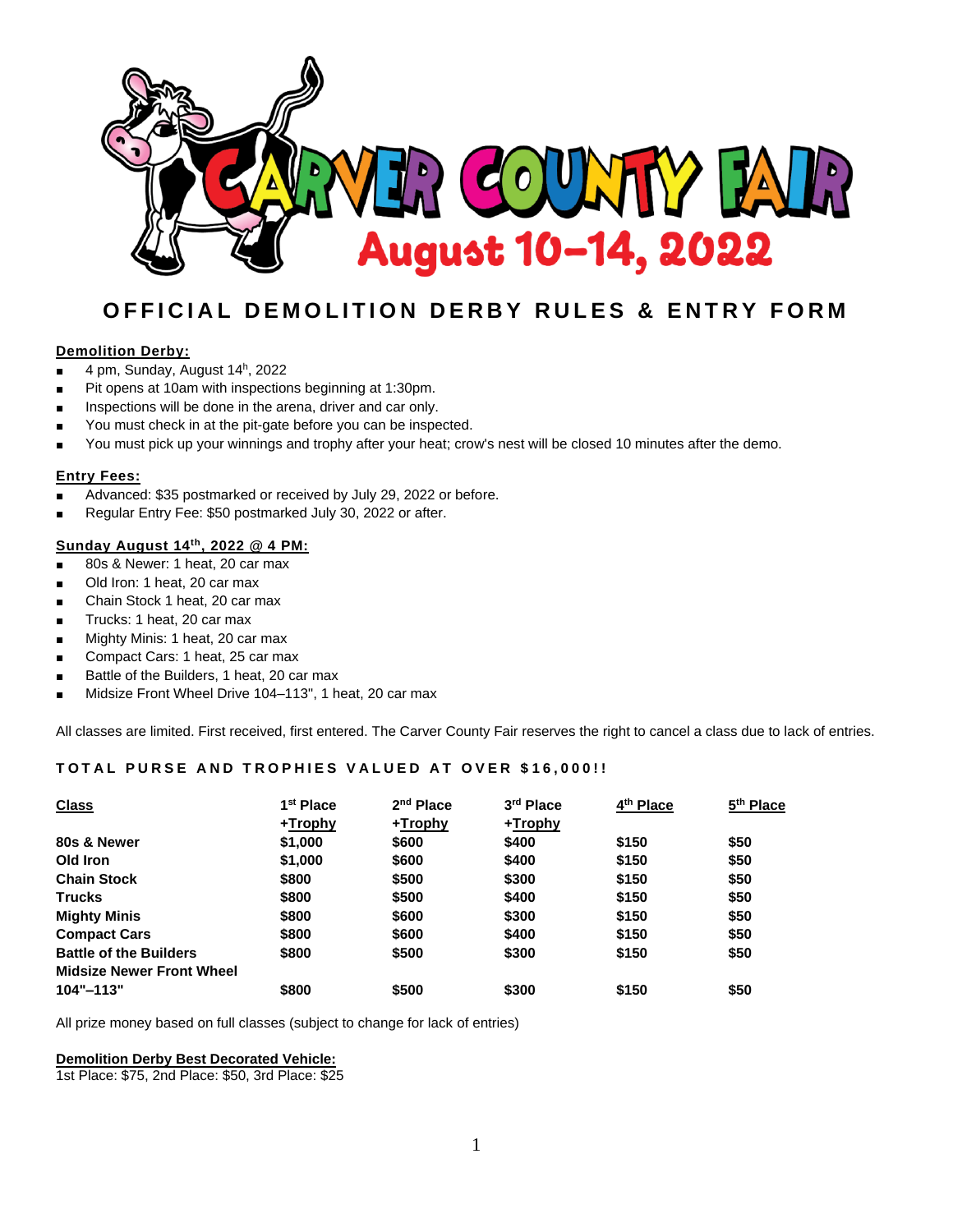### **Demolition Derby Mad Dog Award:**

INCREASED IN 2022 1 - \$500 check will be given in each class to driver with most hits/craziest driver per judgement of crow's nest officials. ALL PRIZE MONEY FOR MAD DOG AWARDS IS DONATED BY GEORGE AND ANN KARELS & SONS

#### **SPONSORS**

- **80s & Newer** division champion will receive a \$200 bonus if you advertise Robb's Electric on your car. It must be written in full with four (4) inch letters.
- **■ Midsize** division champion will receive a \$200 bonus if you advertise K&L Seamless Gutters on your car. It must be written in full with four (4) inch letters.
- **Old Iron** division champion will receive a \$200 bonus if you advertise GDS Design & Build Inc. on your car. It must be written in full with four (4) inch letters.
- **■ Chain Stock** division champion will receive a \$200 bonus if you advertise Goose Lake Auto Parts on your car. It must be written in full with four (4) inch letters.
- **■ Trucks** division champion will receive a \$200 bonus if you advertise Shawn Dalchow Excavating on your truck. It must be written in full with four (4) inch letters.
- **■ Mighty Minis** division champion will receive a \$200 bonus if you advertise Mackenthun's on your van. It must be written in full with four (4) inch letters.
- **■ Compact Cars** division champion will receive a \$200 bonus if you advertise Bongards' Creameries on your car. It must be written in full with four (4) inch letters.
- **Battle of the Builders** division champion will receive a \$200 bonus if you advertise Schneider Excavating on your car. It must be written in full with four (4) inch letters.

### **Contact Info**:

Derby Director: George Karels Jr. 612-490-2445 Carver County Fair 501 W 3rd Street Waconia, MN 55387 [www.carvercountyfair.com](http://www.carvercountyfair.com/) [info@carvercountyfair.com](mailto:info@carvercountyfair.com) Fair Office: 952-442-2333

### This document is also available at [www.carvercountyfair.com](http://www.carvercountyfair.com/)

The following is a list of rules and regulations set forth by the Carver County Fair Demolition Derby. Drivers and all pit persons are expected to read, understand, and comply with all rules. These rules are non-negotiable. Failure to abide by these rules will result in disqualification and loss of all entry fees. Reading between the lines will only get you sent home - if it doesn't say you *can* do it, *don't* do it. By signing the entry, you agree to follow the rules:

### **REGISTRATION, INSPECTION & JUDGING:**

- 1. Entry fee for pre-registrations is \$35. Your entry and payment must be received by July 29, 2022 in order to qualify as a pre- entry. Entry fee for registrations received after July 29, 2022 is \$50. Phone entries and/or entries without payment will not be accepted. The entry fee is non-refundable.
- 2. Entry fee covers driver and 2 pit people. Additional pit passes may be purchased for \$15 per person, 3 total in pit crew.
- 3. Drivers and all pit persons will sign a waiver, which will relieve the Carver County Fair and track officials of any liability related to personal injury, which might occur.
- 4. Drivers must be 18 years of age and have a valid driver's license. Ages 16–17 must have a notarized permission slip and a legal form of photo identification.
- 5. For safety reasons, no one under 16 years of age is allowed in the pit area.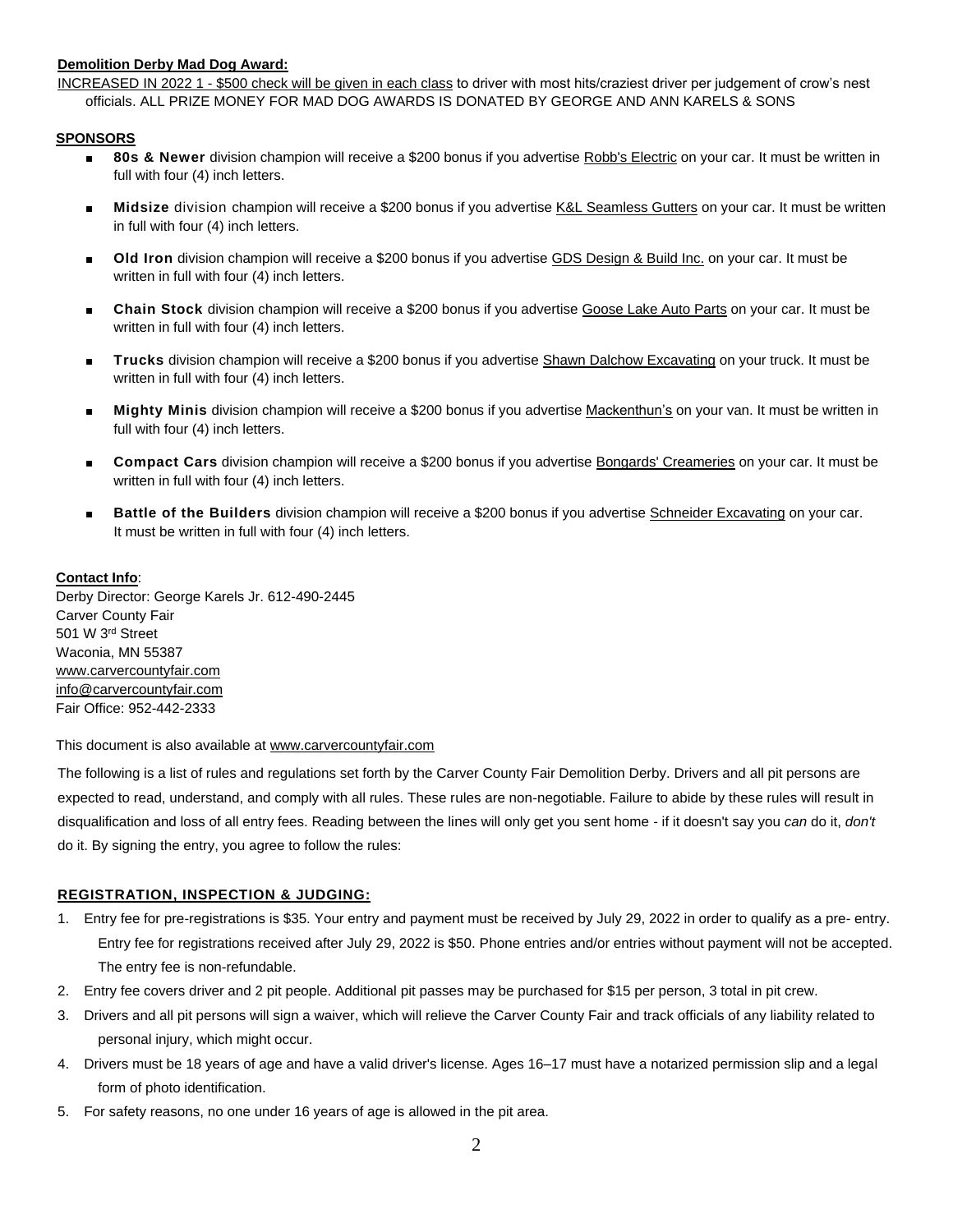#### **REGISTRATION, INSPECTION & JUDGING: (CONTINUED)**

- 6. Any person in pit area can, and will, be removed from the grounds for any behavior deemed inappropriate by officials.
- 7. Entry fees will not be refunded. No fighting, drinking, profanity or use of drugs on grounds before, during or after the derby. The Carver County Fair is not responsible for any items lost or stolen.
- 8. Speed limit in pit area is not to exceed idle speed. No careless driving. Your pit area must be cleaned up and all parts and cars removed from the grounds.
- 9. Driver must bring the car to the arena to be inspected, no others allowed in the inspection area. Only drivers are allowed to speak to derby officials.
- 10. Cars must be inspected no later than 30 minutes prior to derby start or will not be allowed to run.
- 11. Judges decisions are FINAL; arguing will mean immediate dismissal from grounds and forfeiture of prize money or entry money.
- 12. We reserve the right to re-inspect a car at any time. Noncompliance will result in disqualification and loss of all winnings.
- 13. Any complaints about other cars will be inspected only if the complainant attends.

#### **RULES FOR ALL DIVISIONS:**

- 1. All drivers must have a valid driver's license, safety helmet and eye protection. Drivers under 18 years of age must have written permission from parent or legal guardian to run.
- 2. Cars must have safety belts and charged fire extinguisher.
- 3. Hoods must be open for inspection, radiators will be checked for antifreeze, no antifreeze allowed, must have working brakes.
- 4. All derby vehicles must have driver's door bar, inside or outside, 2" angle iron or bar. No bar you don't run. Driver's door window may have mesh for protection. Driver's door may be welded top, bottom, and sides for driver's protection.
- 5. Trailer hitches and mounts must be removed prior to running derby.
- 6. All glass, plastic, rubber, chrome, moldings, lights, lenses, door handles, hubcaps, wheel weights must be removed prior to entering derby grounds.
- 7. One, 12-volt battery allowed, must be located in front seat area, battery must be covered to protect driver, must be mounted in box and bolted to the floor, no ratchet straps allowed.
- 8. Exhaust modifications are allowed (i.e. straight piped through hood).
- 9. Each car is restricted to approximately 5 gallons of gas per heat. Stock gas tanks must be removed prior to entering derby grounds. Gas tank to be made of steel, secured by metal straps, bolted to the floor, protected on all sides, and located in back seat area, no more than 30" wide. No ratchet straps. Any gas lines other than standard equipment must be located inside the middle of the car. Outlet to fuel pump must be through a tight connection to tank. Gas lines that run through firewall must be made of steel or high- pressure hose. Any car leaking fuel will be flagged out. Electric fuel pumps are allowed in all classes. Toggle switch must be clearly marked in orange paint and accessible.
- 10. Log chains, cables, ready rod (not to exceed 1") for reinforcement must not be in front of radiator. Radiators must remain in stock position with a 2" space from frame without welding, bracing or attaching to the frame. Homemade Vented Radiators allowed in Old iron & Battle of Builders. Tin mounted only and 2" space. Spray foam allowed only around radiator in any class. Fan blades may be removed.
- 11. Bracing behind driver's seat to doorpost on passenger side is permitted for driver protection. If dash is removed, a pipe or tubing is allowed to be welded where dash was removed. In car safety cage (All Classes), may be welded or bolted to the frame behind driver's seat. Also, a rod must be welded vertically where the windshield was removed. Build the drivers compartment to protect yourself when taking hits from all sides, minimum of 3" O.D. tubing to protect yourself. Mandatory 4 point cage, minimum of 3" O.D. material.
- 12. Bottom of both bumpers to be no higher than 21" above the ground on cars, no lower than 15" from bottom of bumper to ground (all vehicles). Suspension must be standard factory equipment, no altering of suspension allowed, (i.e. no leafs on coil car), air shocks are allowed if factory. Stuffing of bumpers is NOT allowed.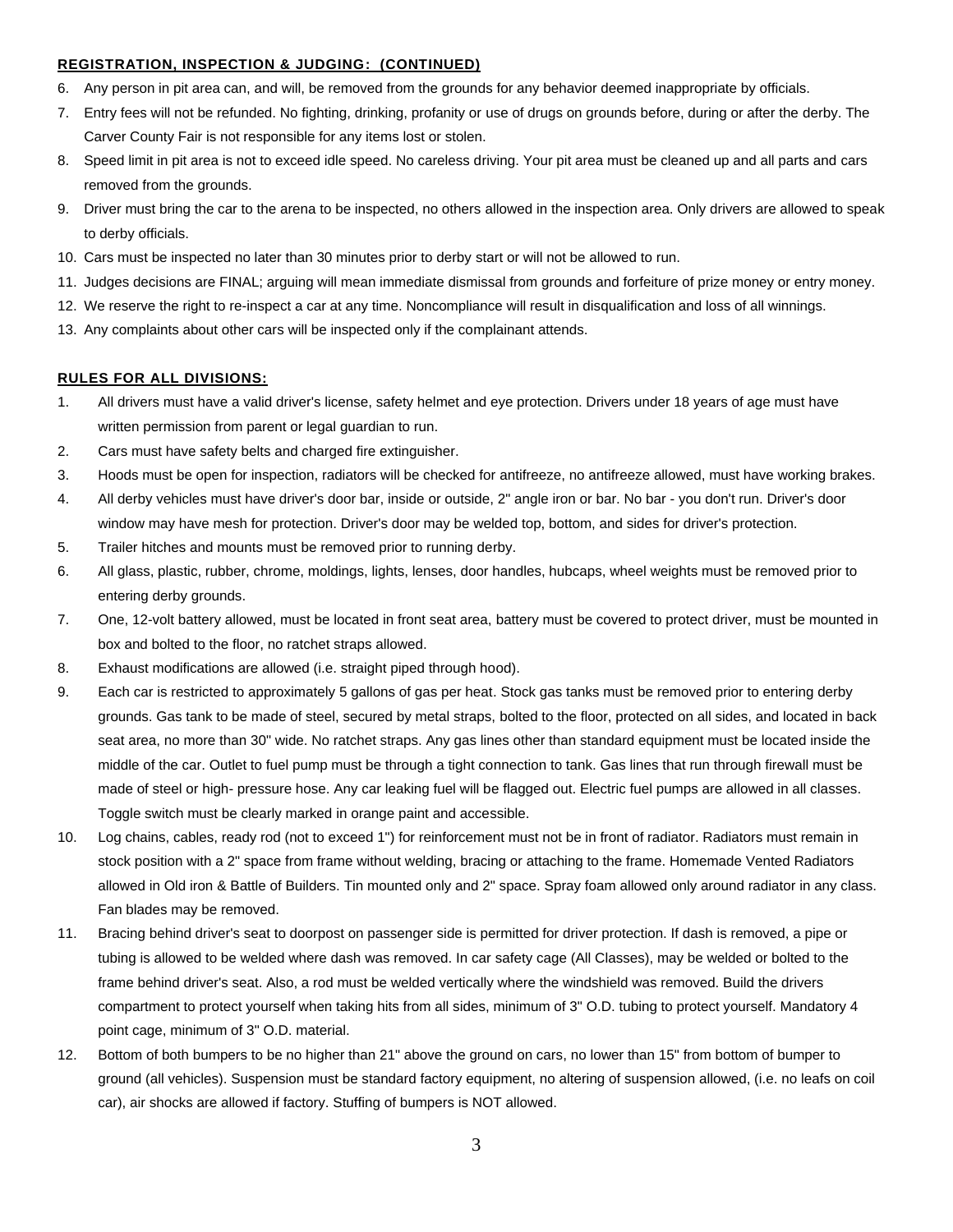### **RULES FOR ALL DIVISIONS (CONTINUED)**

- 13. One 12" by 12" hole to be cut in hood and one 12" by 12" hole in trunk lid to provide access for inspection and fire extinguisher, (hole in trunk is not required if inspectors can see inside through back seat. No self-tapping screws on inside or outside of vehicle allowed.
- 14. #9 wire used no more than 4 loops, 4 spots per vehicle, 2 allowed to frame.
- 15. Transmission coolers (no roof mounts) and only tin mounting allowed in all classes.
- 16. Washers are ¼" thickness, cannot be larger than 6" x 6" where bolts are used.
- 17. Pre-ran frame patch may not exceed 20" total on car. No exceptions. Pre-ran vehicles must have 50% of rear body fresh and intact, no frame rails exposed (not allowed in chain stock class). No painting or undercoating allowed to frame or interior compartments.
- 18. No altering of vehicle after final tech inspection, if caught, you forfeit entry fee and will not be able to run in derby. You have three tech times and two chances to comply with rules.
- 19. Driver's door must be painted a contrasting color. Each car will be assigned a number. Car number will be required to display on rooftop, (numbers and sign to have contrasting colors). Sign can be wood, metal with number on both sides. Sign must be at least 15" high by 20" long, with number at least 12" by 4".
- 20. No American Flag, no profanity or gestures are allowed to be displayed or hung on car.
- 21. Any car that is put on time by judges will have 2 minutes to start and make contact with another car still in derby or be disqualified. No hitting of dead vehicles.
- 22. One warning for driver's door hit. Flagger's discretion.
- 23. You are allowed only 1 fire per heat, if event is stopped a 2nd time to put out a fire from your car, you will be disqualified.
- 24. For safety reasons, the arena will be bordered with cement barriers. Any car that goes over or through the barriers causing an unsafe situation will be disqualified.
- 25. All drivers will remain in car until the heat is over or flag person stops the action for safety reasons. No driver's arms outside car during event. One warning only. No pit persons on track without permission from judges.
- 26. Frame seam welding, only 1 seam per side welded top or bottom, ½" max weld with (Inspector's decision final). Fender to inner fender is not a frame seam.
- 27. Your car must have your number (no letters or leading zeroes) clearly painted in a contrasting color on the doors and on a tented-style roof sign.
- 28. Vehicle may not have any lewd, crass, or objectionable text, graphics, or photos, etc. The directors of the derby, the Carver County Fair Board or the management reserve the right to limit anything on your car/truck that may be deemed obscene or offensive to the public. This included fictitious sponsors. If you need a ruling before the night you are scheduled to run please call the fair office.
- 29. No sandbagging or holding allowed, aggressive hitting during time on track. The Crow's Nest Officials will be watching for sandbaggers when they decide there is a sandbagger the Derby will be stopped the car will be marked with neon pink spray paint and the Derby will resume.
- 30. Halos are recommended in all classes. No steel bell housing, no tranny protectors (except for the Builders Class), no rear or front mid plates, no distributor protectors.
- 31. Any 16.5 or less tires also including forklift tires & bobcat tires are allowed on drive & steering. Full center rims 3/8" or less allowed. No steel bead lockers.
- 32. Tranny cross members must be stock or stock equivalent, max  $3 \times 3 \times 3$ . Except chain stock.
- 33. After winning a class reinspection is a possibility.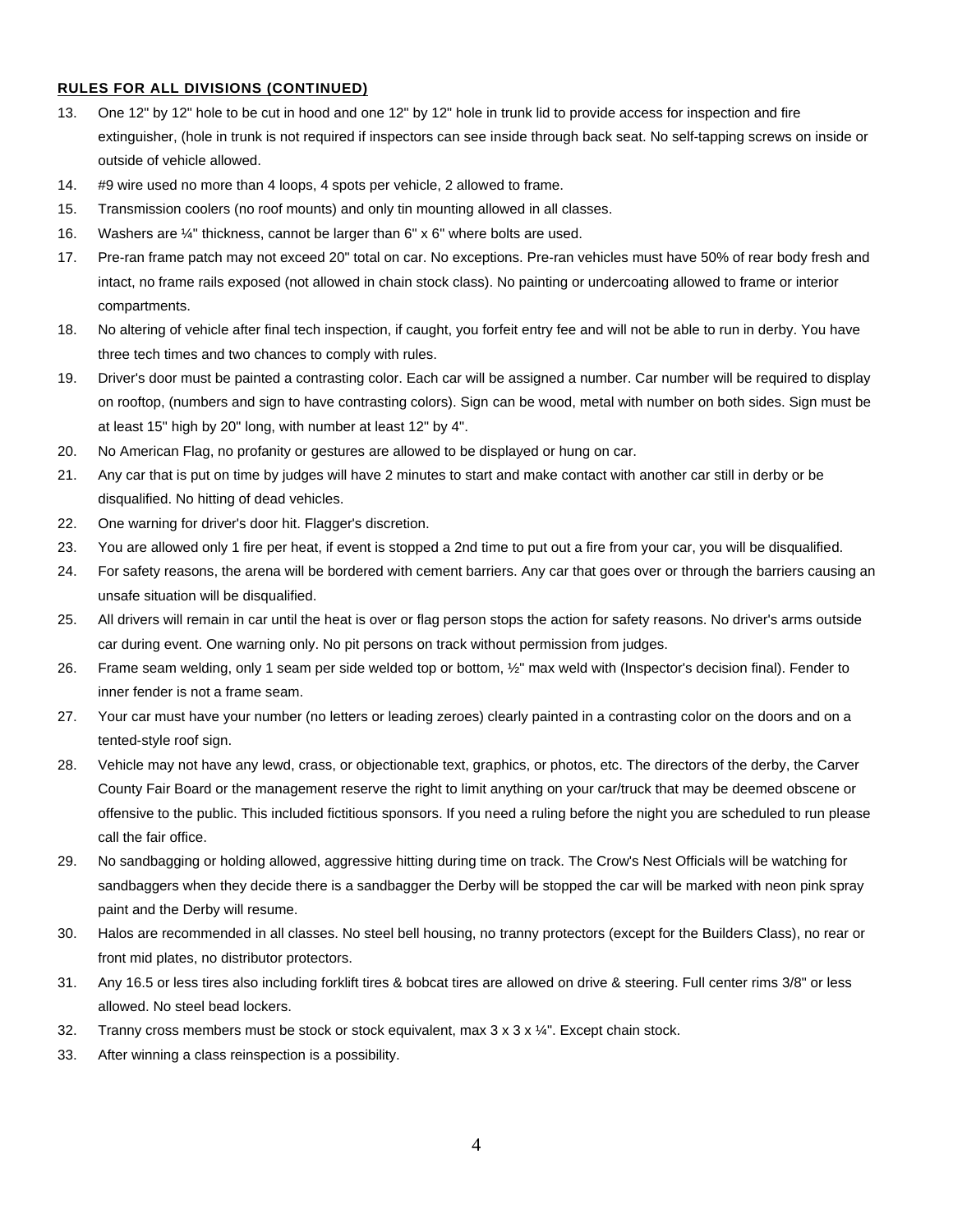#### **80s & NEWER and OLD IRON RULES**

- 1. Any mass produced 2-wheel drive car of your choice can be accepted NO IMPERIALS, No SEDAGONS, NO HEARSE, and NO IMPERIAL SUB-FRAMES. No 70s and older Lincolns/Thunderbirds allowed.
- 2. All door and trunks must be strapped; welded, chained, cables wired (#9), PICK ONLY ONE. All doors may have no more than a total of 3' of welded straps on each door, except driver's door. Hood may have approximately 6" of angle iron welded on each side to hold the hood closed and must be used as one of your bolting. Bolting of hood and trunk is allowed, maximum of 6 bolts for trunk and 6 for hood, up to 1". 4 bolts 1" max area allowed to go to the frame for the hood and trunk. Trunk lid maybe tucked but rear quarter-bending allowed.
- 3. Fresh cars will be allowed 6" of frame repair total on car. Repair plate cannot be more than ¼" thick plate, stitch welded only, no wider than the frame rail. Repair patch 1" past bend only. NO reinforcement or extensions.
- 4. Engine mounts may be welded solid, chained or strapped. Motor can be strapped (no wider than 2" and 1/4" thick) in 4 spots with only 2" attached to the frame.
- 5. Front fenders may be wrapped and bolted (max of 5 3/8"), no welding for reinforcement. Fender walls may be cut or bent but not reinforced. Bodylines may be pounded as long as tires are not exposed.
- 6. Intermarriage of motors and transmissions is allowed. NO setbacks.
- 7. A homemade-vented radiator is allowed in Old Iron (must be vented under vehicle), radiators must remain in stock position with a 2" space from the frame without welding, bracing or attaching to the frame.
- 8. Clamping of the leaf springs is allowed only 6 clamps per spring, 7 leafs, Gm wagons are allowed 9 leafs, pre-loaded read-ends are allowed. Axel bracing is allowed to protect pumpkin. Only 5 lugs rear-end allowed.
- 9. Hood lid can be folded over the front but not welded or bolted to the bumper or frame. Must be able to remove hood for inspection. MAXIMUM OF 12 HOOD BOLTS UP TO 3/8" FOR HOOD SKIN ALLOWED.
- 10. Hole for distributor can only be 12" by 12" minimum.
- 11. No altering of suspension (leafs on coil or coil on leafs front or rear cars)
- 12. Sliders or telescopic drive shafts are allowed.
- 13. Steering arms may be modified by using steel knuckles. Reinforced tie rod ends are allowed.
- 14. Halo for roll cage maybe be welded down to frame, no gap restrictions.
- 15. Any OEM bumper bracket passenger car or light truck or ¼" x 4 flat 15" long, 1 per each frame rail is allowed, cannot go past middle of A arms.
- 16. Body mount bolts may be replaced with up to 1" bolts. No extra body mount bolts are allowed.
- 17. No changing of factory size of crush box.
- 18. Watts rear-end 97-02 Ford may use a read cradle from an 80-90's Ford. NO ADDED METAL.
- 19. Two rear window bars allowed, may be 2 inches past roof and trunk seam, sheet metal only.
- 20. No more than 36" hump brace is allowed, no more than  $3 \times 3 \times 4$ ".

#### **CHAIN STOCK RULES -OPEN YEARS RULES**

- 1. Any mass-produced 2-wheel drive cars; no Imperials, Hurst's, Lincolns/Thunderbirds, 70 and older. NO SEDAGONS. **Refer to general rules.**
- 2. Absolutely no welding or cutting of body, wheel wells, frame. May cut holes for chain in doors, hood and trunk. Stock bumpers only.
- 3. Doors are allowed to have two chains per door seam, except driver's door. Drivers door may be welded rather than chained and must have brace on inside or outside for driver's safety, bracing behind driver seat is allowed. Can be #9 wire, 2 loops.
- 4. Floor shifters, rubber mounted trannys a must.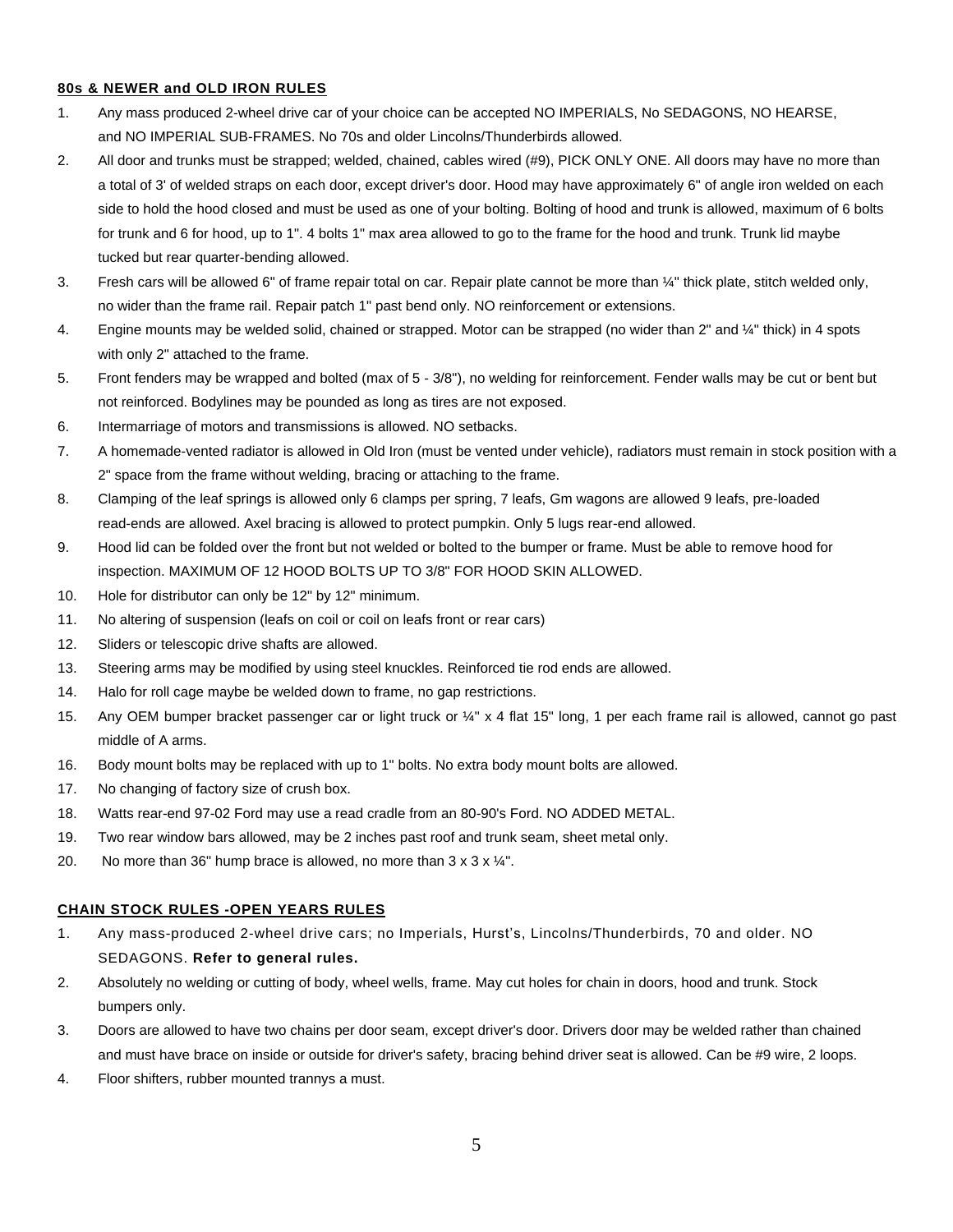### **CHAIN STOCK RULES -OPEN YEARS (CONTINUED)**

- 5. Trunk and hood must be chained (NO WELDING), 4 chains each, #9 wire, 2 loops. No frame repair is allowed.
- 6. Push button and toggle switch are allowed.
- 7. Headers may be used with holes cut through hood.
- 8. Welding of rear-ends is allowed. No intermarriage, motor mounts may be welded to frame with no added material.
- 9. Dash can be removed. Dash bar a must. Can be welded to the frame. As states in general rules.
- 10. All glass, plastic, rubber, fiberglass, trim, white metal must be removed as it states in general rules.
- 11. This is a CHAIN STOCK CLASS. NO PROTECTORS, or MID-PLATES. If it is not a part from the automotive factory you cannot run it.
- 12. No welding unless specified.
- 13. Bumpers may be welded on with (NO) added material.

### **TRUCK RULES**

Full size SUV's, Suburban's, Early 80s Land Cruiser Type vehicles, 1972 and newer ¾ ton or Smaller Trucks allowed. Four wheel drive trucks allowed, must be modified to disable or remove front drive shaft.

- 1. Front bumper can be any flat automotive stock bumpers (no mopar pointy). Maximum of one 4 x 4 plate may be welded per frame rail to weld bumper to frame. No homemade bumpers will be allowed.
- 2. You may not weld or attach anything further back than 4" behind the core support.
- 3. Rear bumpers must be stock truck bumpers or a form of bumper skin (no homemade/ solid steel bumpers allowed) and you may use a 4" x 4" x 1/4" maximum strap to weld bumper to frame instead of bumper brackets or shocks.
- 4. Must have rear bumper, no open frame rails.
- 5. Bumper height max 28" to the top on the front, 22" minimum to the top of the rear.

#### **Truck Hoods**

6. Six (6) hold downs are allowed on the hood. You may use one (1) loop of 3/8" chain or two(2) loops of #9 wire (per frame rail) to go around the core support, frame and bumper. The other four (4) hold downs can be 3/8" chain or two (2) loops of #9-Wire from sheet metal to hood sheet metal only. No plates or reinforcing of chain/wire hole allowed. 2 one inch or less rods next to radiator welded to core support may go through frame. Then only 4 chains. NONE to frame.

#### **Truck Doors/Tailgates**

- 7. Doors and tailgates may be chained or wired shut. A maximum of six (6) chains or wire per door or tailgate. ON the tailgate (2) hold downs may go around the rear bumper, NOT the frame. You may weld tailgate, outside vertical seams only. No welding to bumper.
- 8. Driver's door may be welded solid.
- 9. NO wire or chain may go from the door to the top of the frame.

#### **Truck Suspension**

- 10. NO suspension modifications should be allowed **except what is listed below.** Upper A-Arms may have one (1) bolt or welded strap (strap may be  $2" \times \frac{1}{4}$ " – maximum  $\frac{1}{2}$ " bolt.
- 11. You may change rear coil springs or use a maximum of two (2) spring expanders per spring.
- 12. Six (6) leaf spring clamps per spring allowed.
- 13. Nine (9) automotive leaf springs are allowed maximum with a 2 1/2" stagger.
- 14. Rear-end cross breeding is allowed.
- 15. No rear-end bracing or aftermarket axles or rear-ends allowed. OEM cross-breeding only.

### **Truck Frames**

- 16. You may chain or wire your axle around the frame rail or you may bolt the chain through the frame. You may not use any strapping of any kind for this. 3/8" chain maximum. You may not weld the chain links together to create a bar effect frame.
- 17. One 5 x 5 x ¼" plate will be allowed per frame rail outside of frame rail only, and must be painted orange with one (1) hole large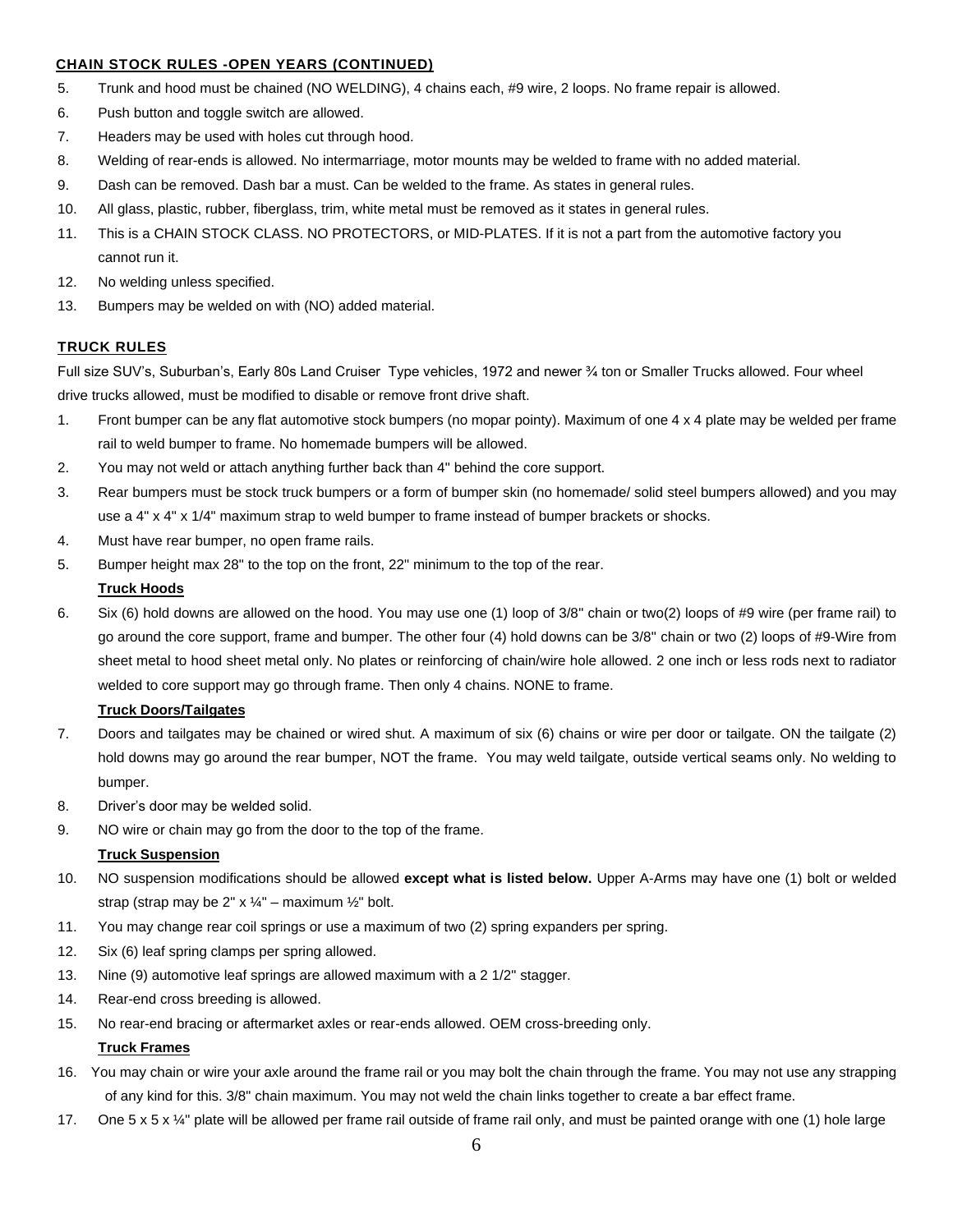### **TRUCK RULES (CONTINUED)**

enough to allow visual inspection for thickness.

#### **Truck Body**

- 18. Body bolts may not be replaced. The cab and the box may each have four (4) extra body bolts up to  $\frac{3}{4}$ " max with 6" x 6" x 1/4" floating washers and stock size spacers, and these bolts may be through the frame. No welding will be allowed.
- 19. You may add four (4) extra bolts form frame to the box  $(3/4"$  maximum with 6" x 6" x  $\frac{1}{4}$ " floating washers).
- 20. No folding down of box sides or tailgates.

### **MIGHTY MINI RULES**

- 1. Any mass produced Mini Vans, S-10, Rangers, S-10 Blazers, Bronco II's, Jeep Cherokees (84 or newer), NO SEDAGONS, NO DAKOTA'S & DURANGO'S. 2 or 4 wheel drive (front drive shaft removed) 4 or 6 cylinder only. 1/4 ton rated max.
- 2. Front and rear bumper height must be 21" or less from the bottom of the bumper to the ground.
- 3. Front suspension may be welded to get height.
- 4. Welding of tailgate to quarter panels allowed.
- 5. Cabs must be secured to frame, cab may be bolted together with box,  $4 \frac{3}{4}$ " bolts max.
- 6. Intermarriage of motors and transmissions allowed (4 or 6 cylinder only), in stock position only.
- 7. Must have steel gas tank.
- 8. Doors must be strapped, welded, chained, cabled/wired, ONLY 1 OPTION CAN BE USED. No door may have more than a total of 3 feet of welded straps on each door, except driver's door.
- 9. Hood may be fastened with 6 bolts up to 1" with a maximum of 6 bolts to the frame. 4" square washers only can be used.
- 10. 4 extra body bolts are allowed up to 1" in box floor with  $4 \times 4 \times 1/4$ " washers.
- 11.  $2'' \times 2'' \times 1/4''$  angle iron no longer than 5" can be placed in 4 spots inside the box or cargo area.
- 12. Dash bar kickers must be behind the firewall and down to the frame and may be welded.
- 13. Stock radiators only.
- 14. No C Channel welded inside frame rails under cab or box allowed.
- 15. Leaf clamps 6 per pack including stock.
- 16. Halo can't go past the front shackles.

## **COMPACT CAR (4 OR 6 CYLINDER) 104" OR LESS & MIDSIZE FRONT WHEEL ONLY 105" – 113" RULES, NO SHORTENING OF FRAME**

*Compact cars will have a measurement of 107" or less from center of spindle to the center of the axel.* It's the driver's responsibility to adhere to this requirement and failure to do so will result in disqualification. Check wheel base before entering derby, MUST BE FACTORY WHEEL BASE.

- 1. Door, hood and trunk shall be chained, bolted, cabled, or strapped (pick only one). Driver's door may be welded top, bottom, and sides. All other doors may have no more than three feet of welded strips. Hoods may have approximately 6" of angle iron welded on each side to hold the hood closed and or (6) bolts only two of the four bolts can be welded to frame, #9, 2 loops. Any OEM bumpers with stock mounts. No reinforcement. Bumper ends may be cut to size. No wrapping or bending. Bumpers may be welded to frame with no additional reinforcement.
- 2. Bumper height to be no higher than 21" from bottom of bumper to the ground. Choose either front or back of front suspension to weld to get bumper height - BUT NOT BOTH.

#### **BATTLE OF THE BUILDERS RULES**

1. Any mass produced 2- wheel drive cars, including: Imperials, Lincolns and 03 & Newer Crown Victoria, NO SEDAGONS. Doors & trunks may be welded solid (4" wide by 1/8" in thick max), but we must be able to see into the trunk through the rear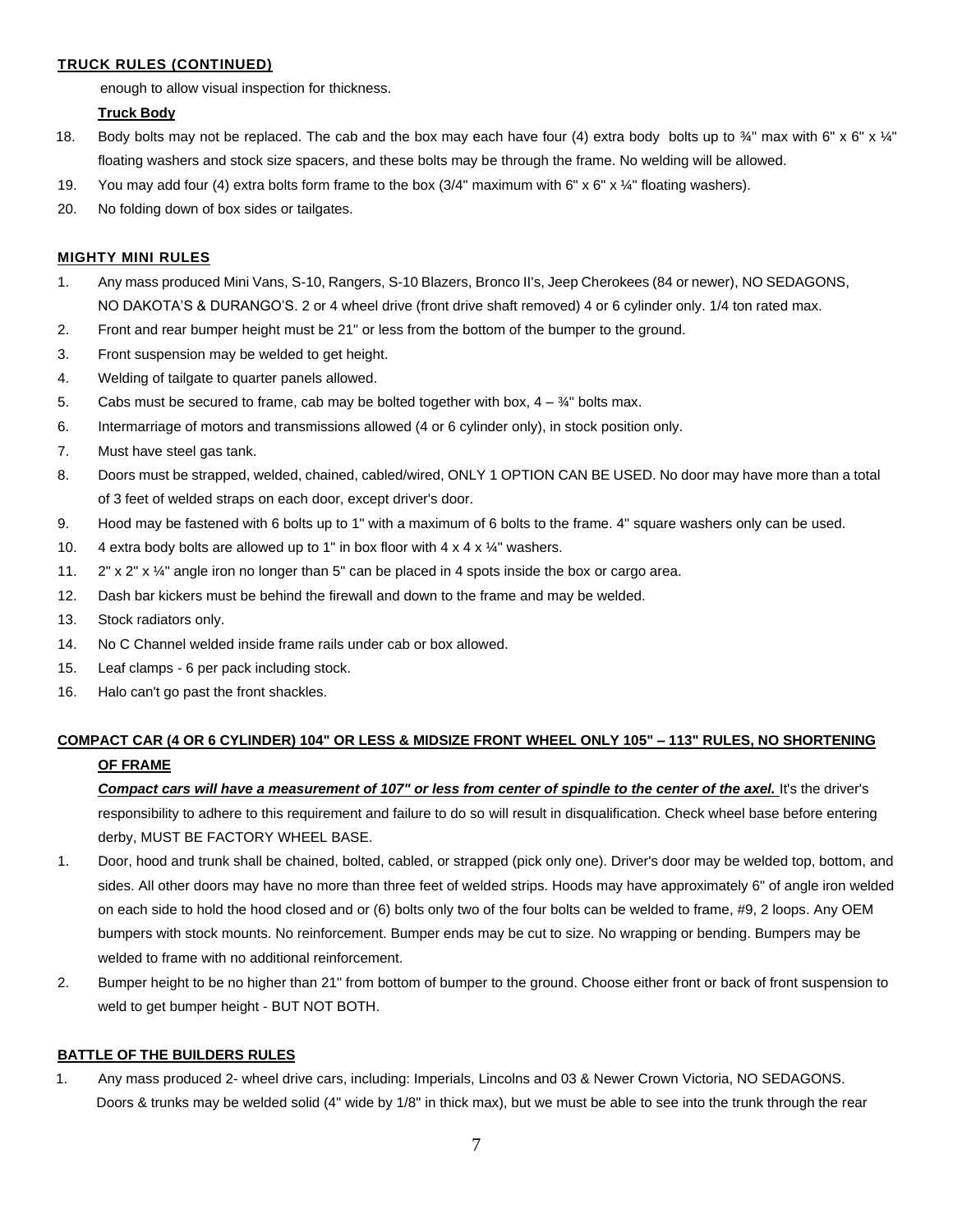### **BATTLE OF THE BUILDERS RULES (CONTINUED)**

seat hole. (NO EXCEPTIONS).

- 2. Wheel wells can be cut & rolled & welded.
- 3. Body lines may be pounded & trunk lids may be cut & tucked.
- 4. Intermarriage of motors & transmissions allowed.
- 5. Homemade-vented radiators are allowed in stock location. (MUST BE VENTED UNDER CAR).
- 6. Use any rear end of you choosing up to ¾ ton. Leafs can be clamped up to 8 per side. (CAN CONVERT COIL TO LEAF SUSPENSION).
- 7. Seam welding on frame and body allowed.
- 8. Sliders or telescopic drive shaft allowed.
- 9. Steering arms may be modified by using steel knuckles. Reinforced tie rod ends are allowed. (CAN INTERCHANGE FRONT SPINDLES).
- 10. From cross member forward, whatever kind of frame plating and/or bumper brackets you want is allowed. (JUST NO STUFFING OF FRAME.) Cross member may be welded solid, may use steel pipe to make cross member, may use up to 2x4 in. square tubing max. (NOT SOLID STOCK), Must have 2 inspections holes in each frame rail by the fire wall or in the crush box if you have one, and one right behind the upper A-arms.
- 11. Any factory, aftermarket, or homemade bumper is allowed. May be loaded. NO EXCESSIVE POINTS ON HOMEMADE BUMPERS. (JUDGES DISCRETION).
- 12. Driver's compartment can have as many down bars welded to the frame as wanted. (NO SIZE LIMIT ON BRACING< THIS IS DRIVER'S SAFETY). GAS tank protectors allowed just so long as not touching driver's seat deck. (NO ANGLING OF PIPE VERTICAL ONLY)
- 13. Halo for roll cage can be welded to frame. (Kickers are allowed from roll bar to gas tank protector)
- 14. Body mount bolts may be removed and replaced with up to 1" rod & 4" plate top and bottom. One extra set of bolts allowed on each side.
- 15. Rear hump plating allowed. (EITHER PLATED OR SQUARE TUBING NOT SOLID STOCK).
- 16. The following protectors will be allowed:
	- Distributor
	- Transmission
	- Full engine cradle with pulley protector
	- Nerot (Steel) bells with steel tail shaft
- 17. Bending or tilting of frame allowed.
- 18. Rear shocks may be removed and replaced with homemade shocks, and may chain rear end 1 loop per side. (DON'T GET CARRIED AWAY, JUDGES DISCRETION)
- 19. NO SKID PLATES OF ANY KIND.
- 20. NO STUFFING OF FRAMES (ONLY PLATING AS SPECIFIED)
- 21. NO STEEL BEAD PROTECTORS ON TIRES.
- 22. NO PLATING OF BODY PANELS.
- 23. Angle iron allowed on core support 4x4 max.
- 24. Kickers are allowed (1 per side) from core support to frame in front of A-Arms (4x4 MAX)
- 25. Hoods may be bolted shut using 8 bolts max and bolts may be welded to the frame.
- 26. Bumper height in front (28 max to top of bumper 15" from bottom of bumper to ground. FROM BOTTOM OF BUMPER)
- 27. A steel plate (1/4" MAX THICKNESS) can be welded in front of radiator on core support for radiator protection
- 28. If you choose not to run full engine cradle, you may run a 2 x 2 x1/4 max kicker from behind the A-arms to your dash bar, only if you do not have full cradle.